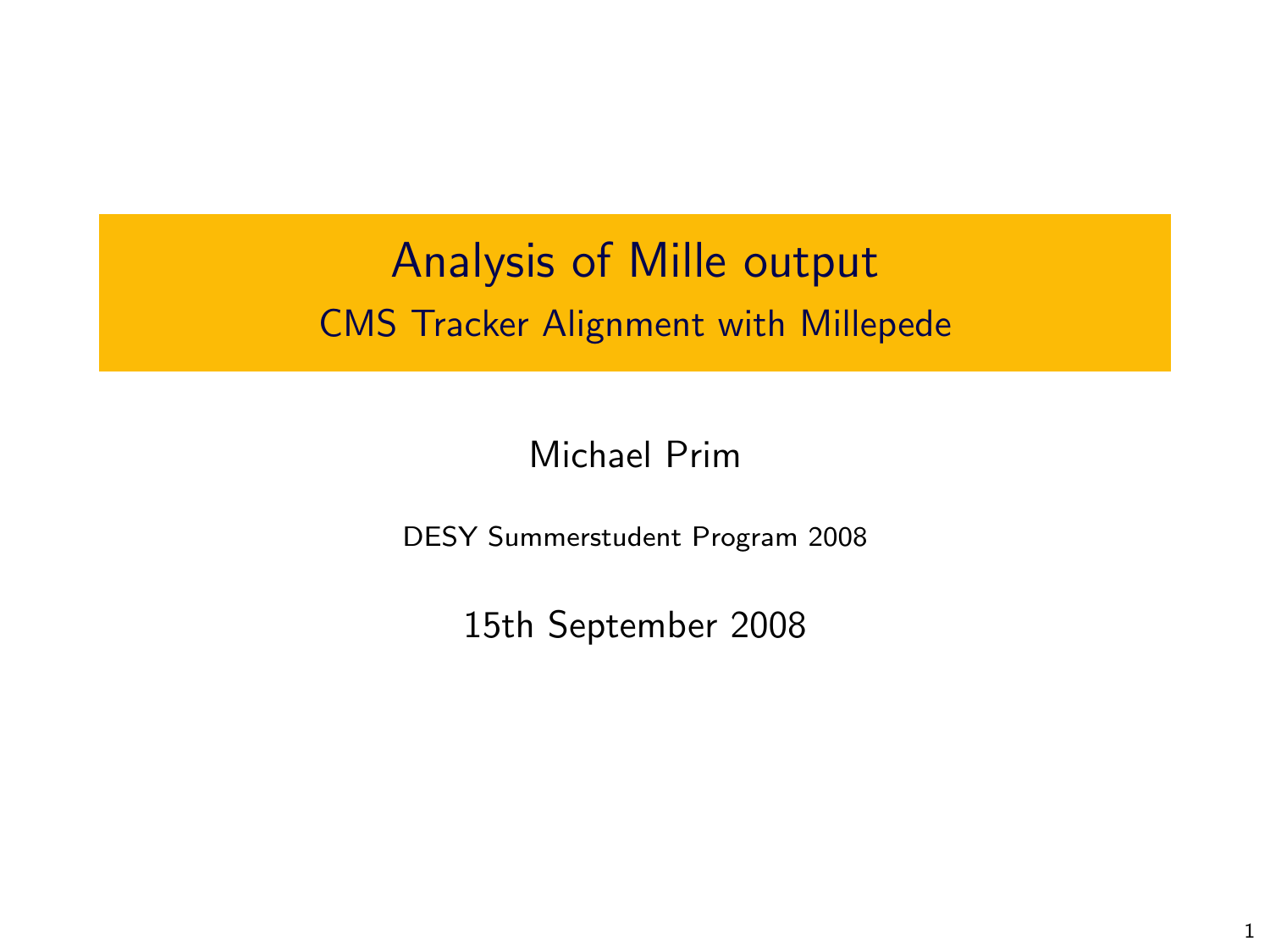- The tracker, one of the inner subdetectors at the CMS experiment at LHC consists of silicon strip modules
- Essential for resolution to know the exact position of every module otherwise all measurements biased due to misalignment
- Millepede performs a single linear least square fit to take all sources of information and their correlations into account to determine alignment parameters
- Millepede is split into Mille and Pede step
- Output of Mille step was analyzed in dependence on track models and material effects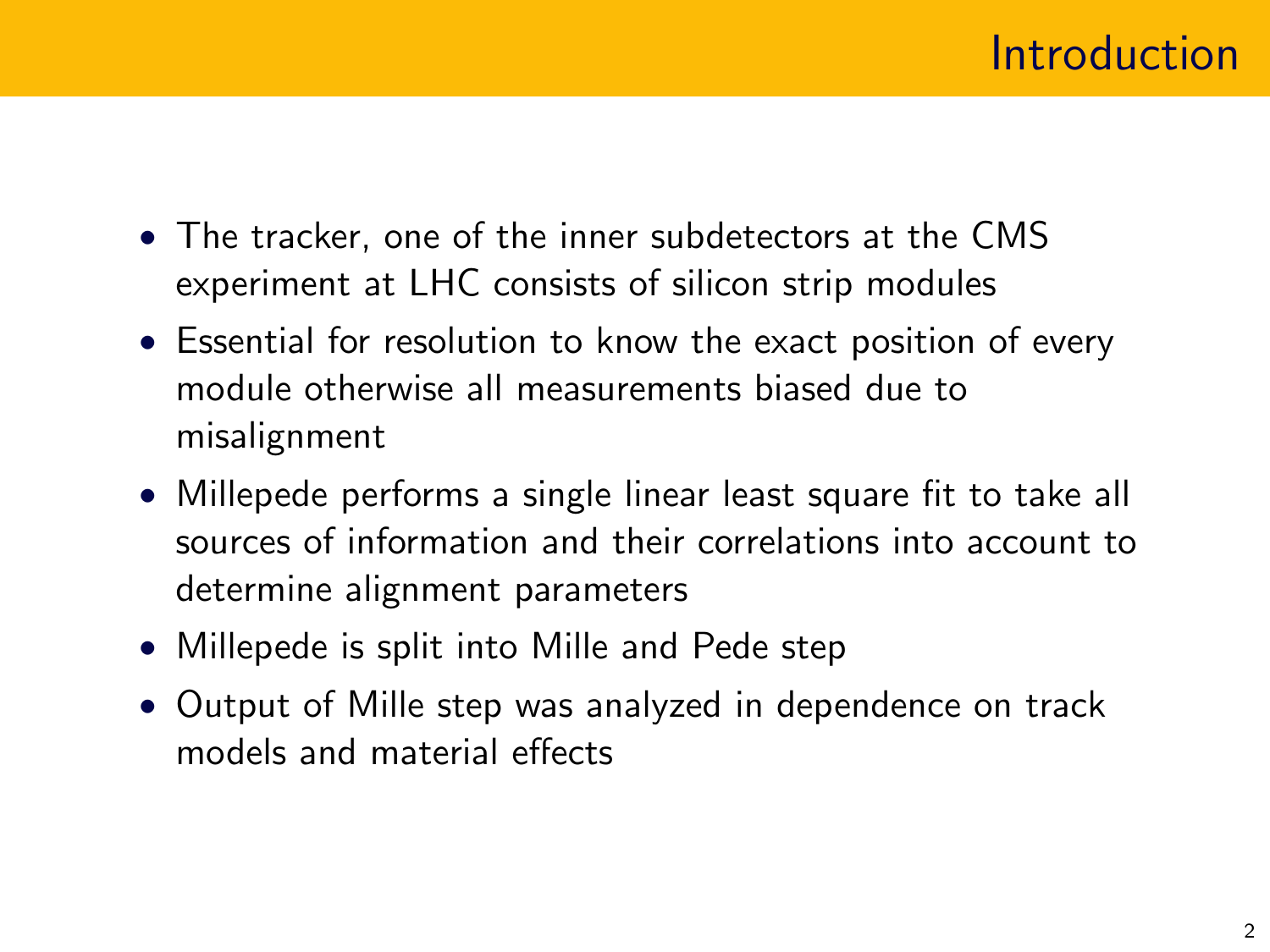• Residual between measured hit  $u_{im}$  and hit prediction  $u_{in}$ 

$$
r_{ij} = \frac{u_{im} - u_{ip}(\tau_j, \mathbf{p})}{\sigma_i}
$$

• Sum over all residuals of all hits i and all tracks i and the make linear approximation to simplify problem

$$
\chi^2 = \sum_j \sum_i r_{ij}^2 (\tau_j, \mathbf{p})
$$
  
\n
$$
\approx \sum_j \sum_i \frac{1}{\sigma_i^2} \left( u_{im} - u_{ip} (\tau_{j0}, \mathbf{p}_0) + \frac{\partial u_{ip}}{\partial \mathbf{p}} \delta \mathbf{p} + \frac{\partial u_{ip}}{\partial \tau_j} \delta \tau_j \right)^2
$$

- Minimization is done during Mille step of Millepede
- Pede step determines new set of global parameters **p**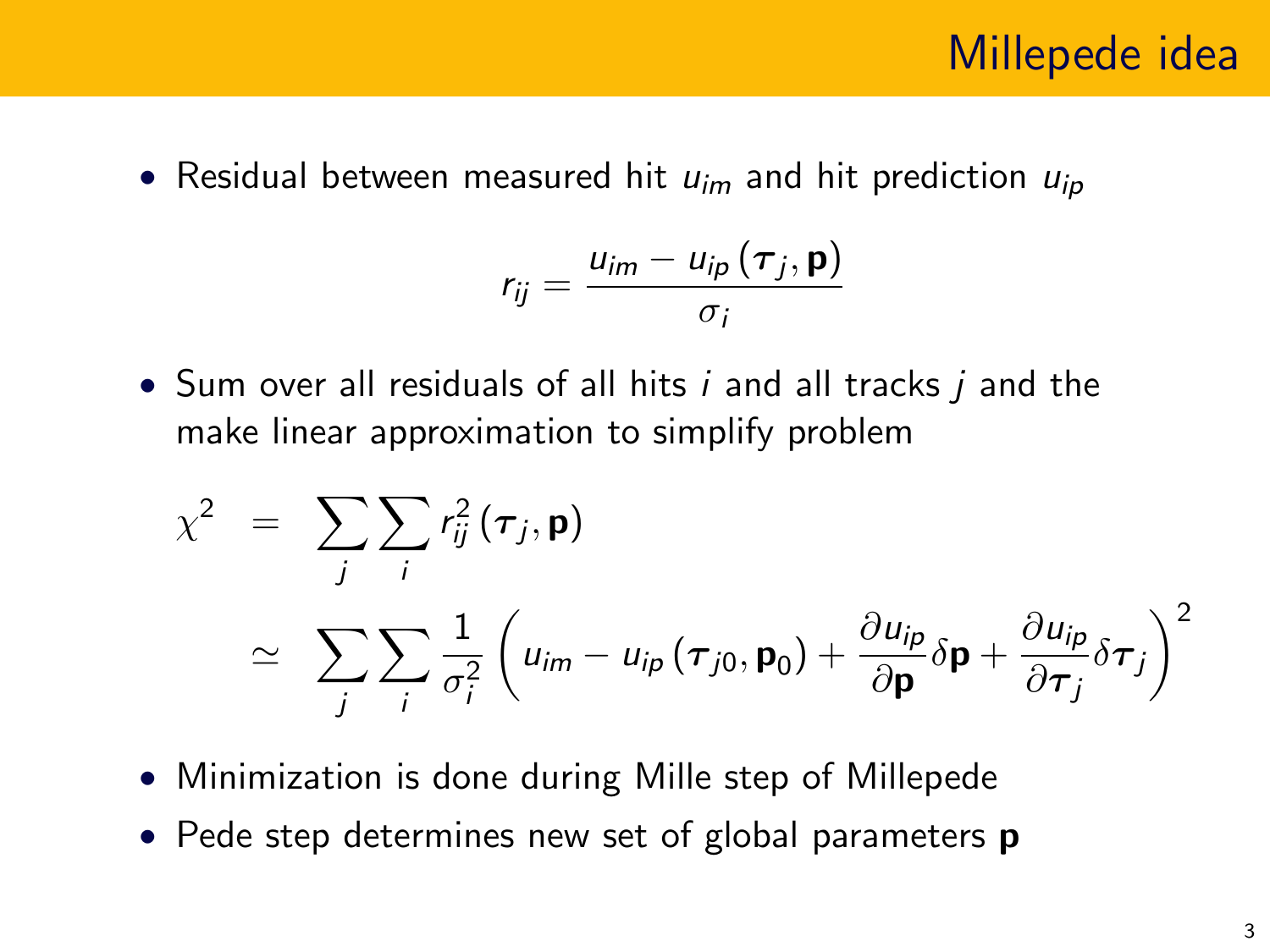- CMSSW 2-0-11 was used with some updated packages that include new trajectory DualTrajectory
- Data sample CSA08 TkCosmicBON was used  $(B = 3.8T)$
- Only cosmics with momentum  $> 1$  GeV used
- Track parameters written in Mille binary as special data
- Program mille2root was developed to read Mille binary, convert it to ROOT and run analysis on converted data
- Analysis done only for TIB and TOB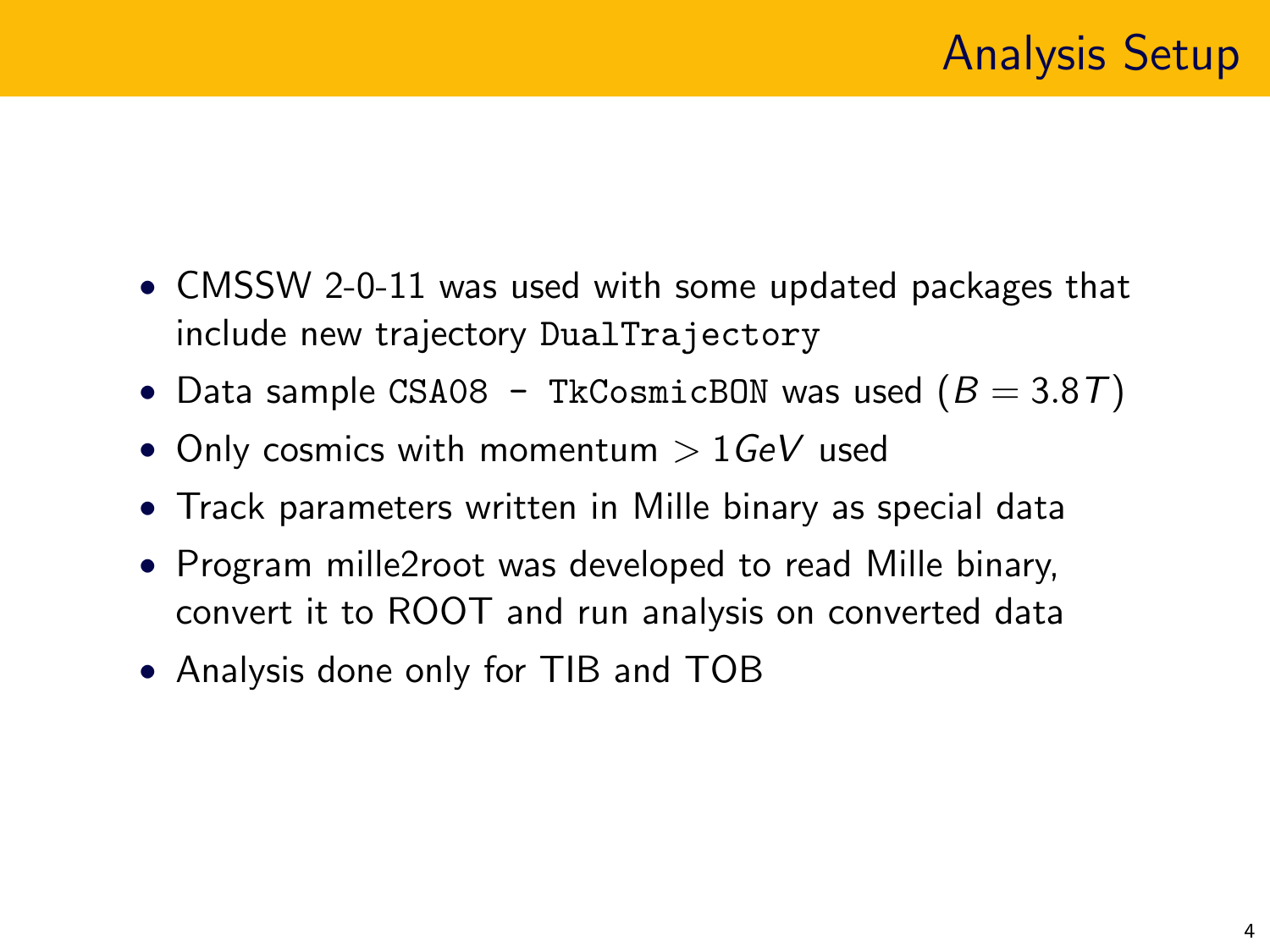

- **1** Kalman fit reconstructs track
- **2** Track is assumed to be a helix (5 parameters and reference plane)
- **3** Calculate residual between measurement and hit prediction by assuming the prediction to be a helix propagation with initial track parameters from reference plane, corrected by local derivate (First order Taylor expansion  $\Rightarrow$  linearize problem)
- Energy loss influences residual (curvature changes  $\Rightarrow$  hit prediction changes)
- Multiple scattering influences prediction error
- Multiple scattering influenced by amount of material between reference plane and hit
- Choise of trajectory influences reference plane

Task: Analyze Mille output in dependence on them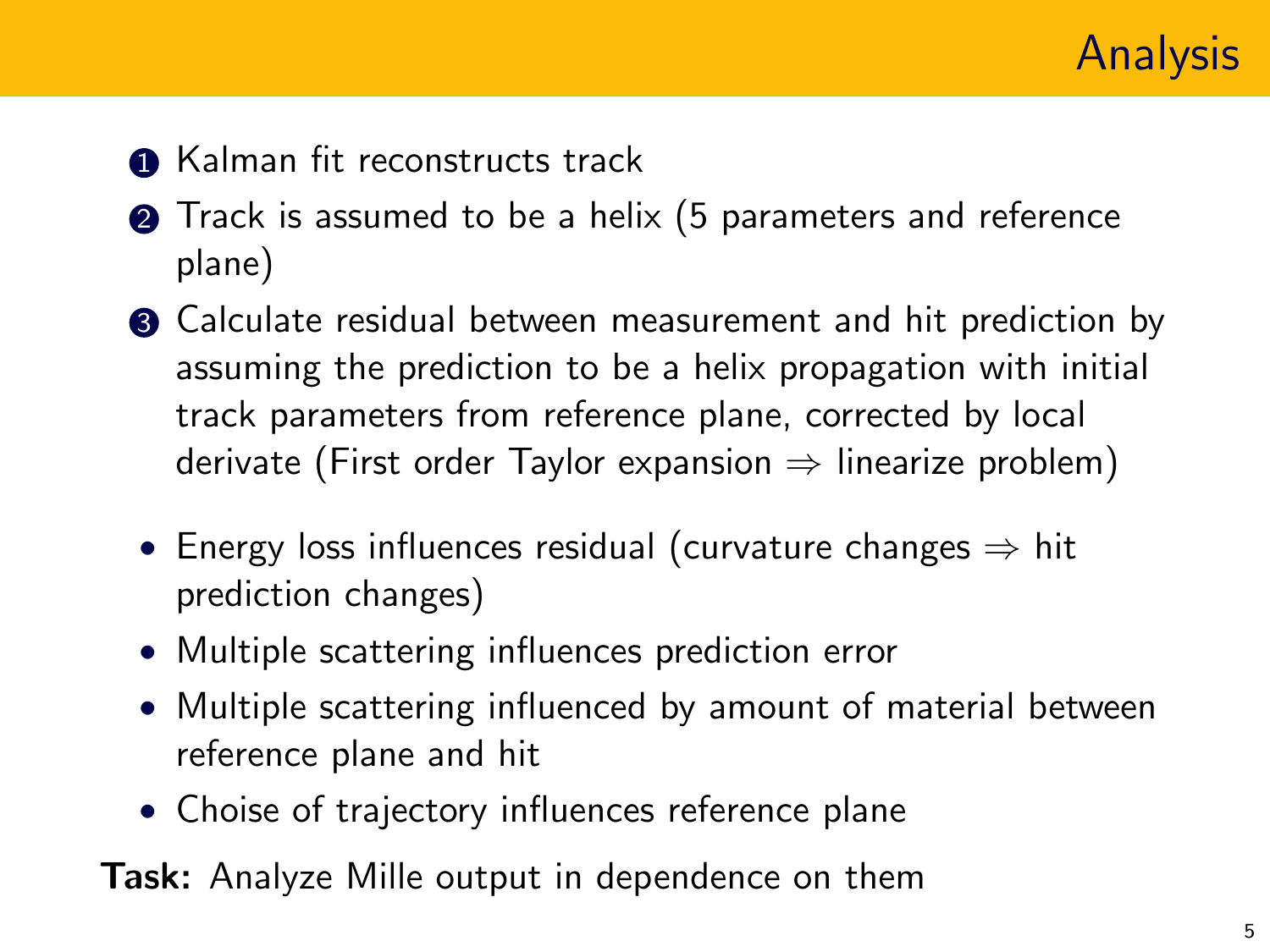## Pulls versus particle momentum



Figure: pull<sub>i</sub> versus  $Q \cdot Log_{10}(p_t)$  for DualTrajectory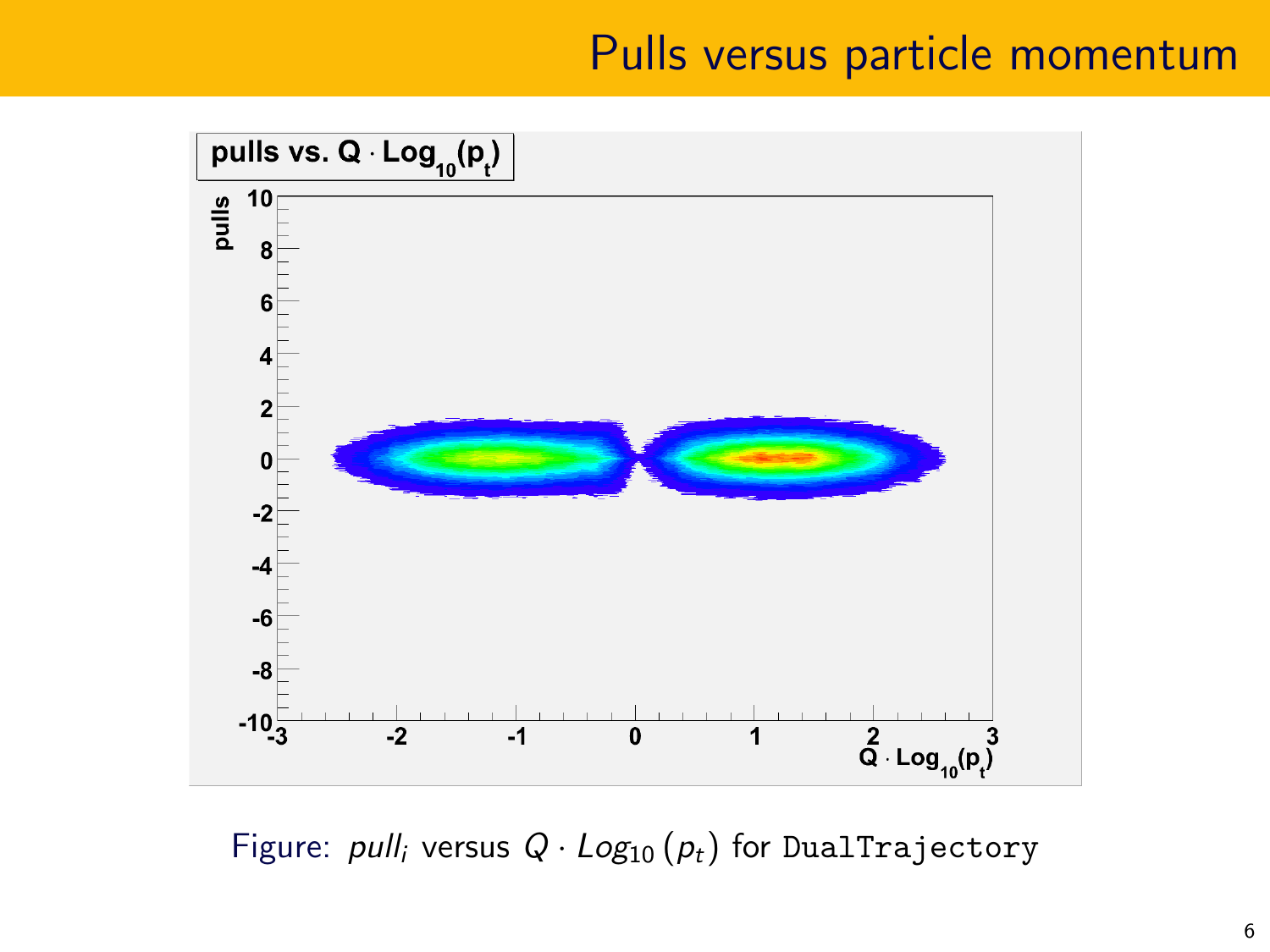#### Fitted slices



Figure: Fitted slices for DualTrajectory with normalization constant  $c_n$ , mean  $m_n$ , sigma  $\sigma_n$  and  $\chi^2_n$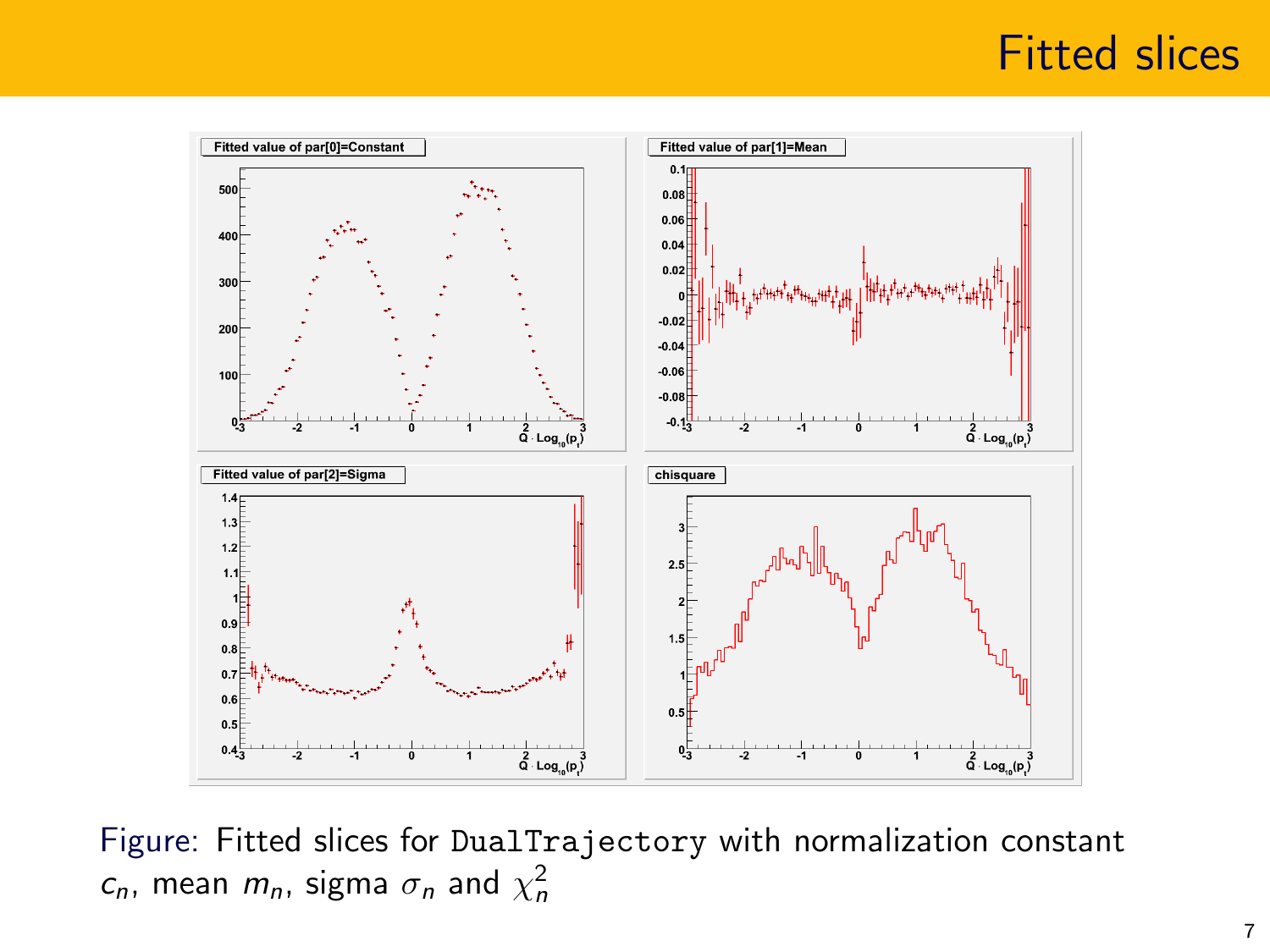#### Fitted slices



Figure: Fitted slices for ReferenceTrajectory with normalization constant  $c_n$ , mean  $m_n$ , sigma  $\sigma_n$  and  $\chi^2_n$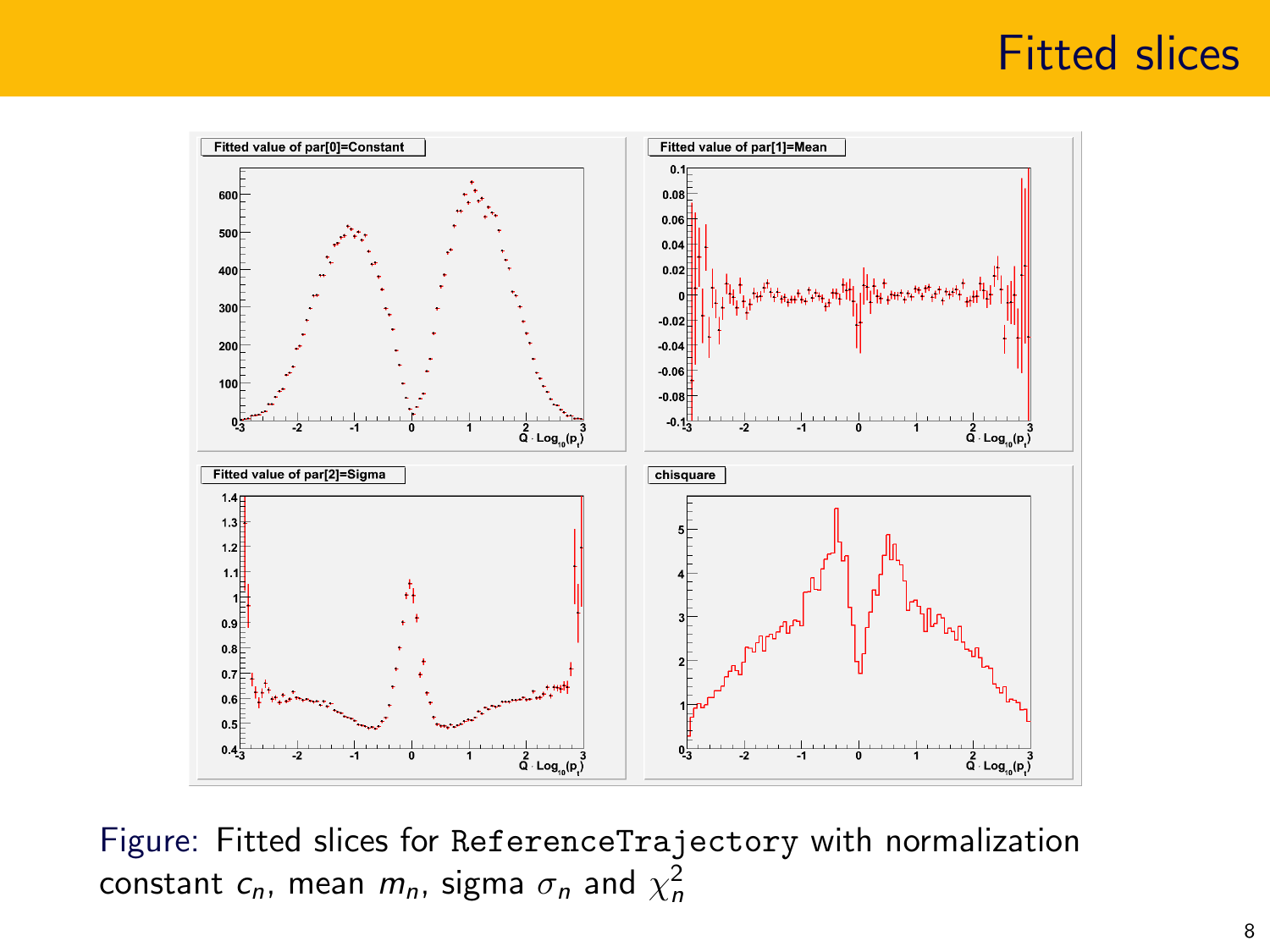#### Difference in  $u$  and  $v$  measured hits



Figure:  $\sigma_n$  for DualTrajectory in u and v direction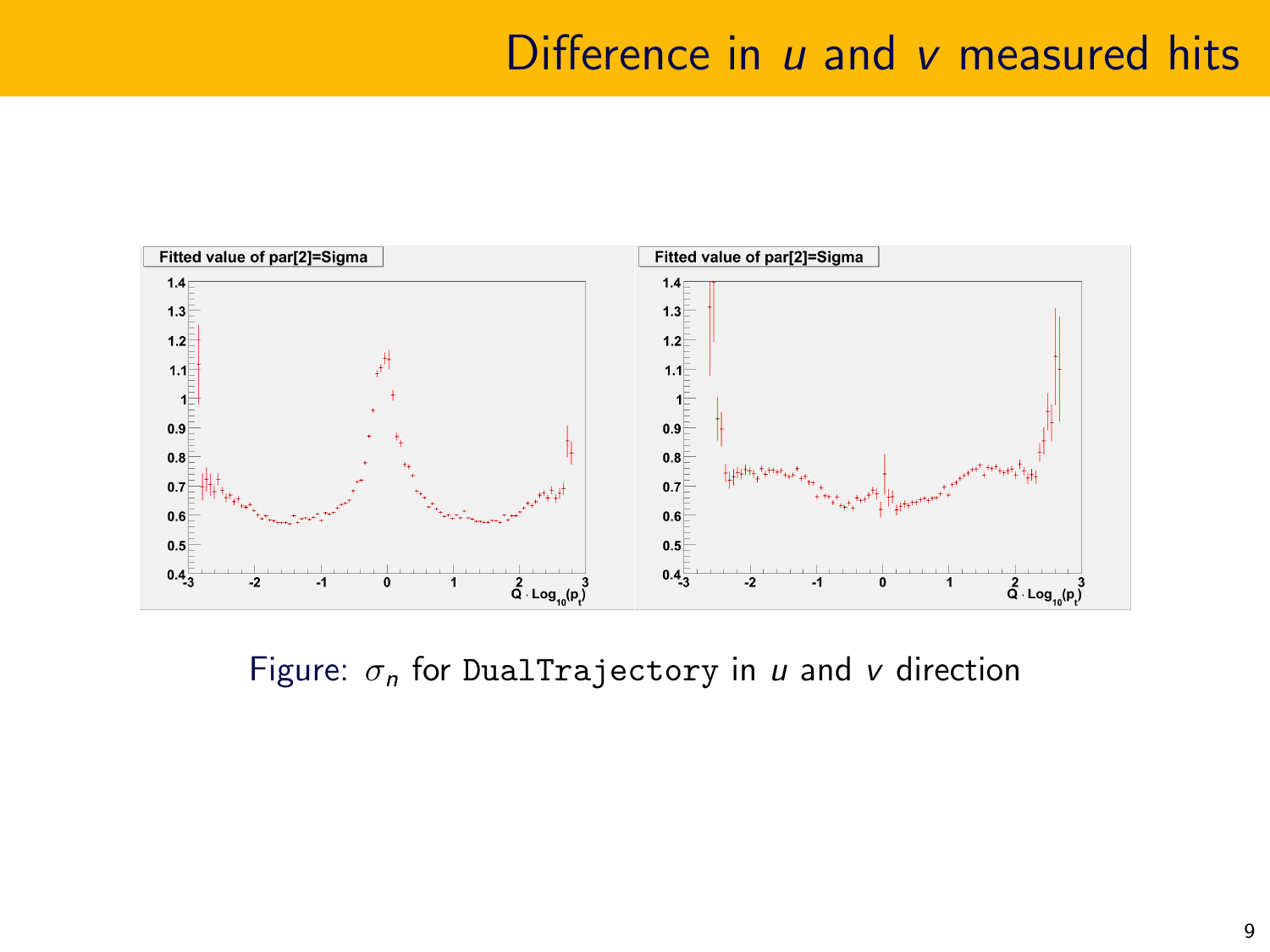#### Difference in  $u$  and  $v$  measured hits



Figure:  $\sigma_n$  for ReferenceTrajectory in u and v direction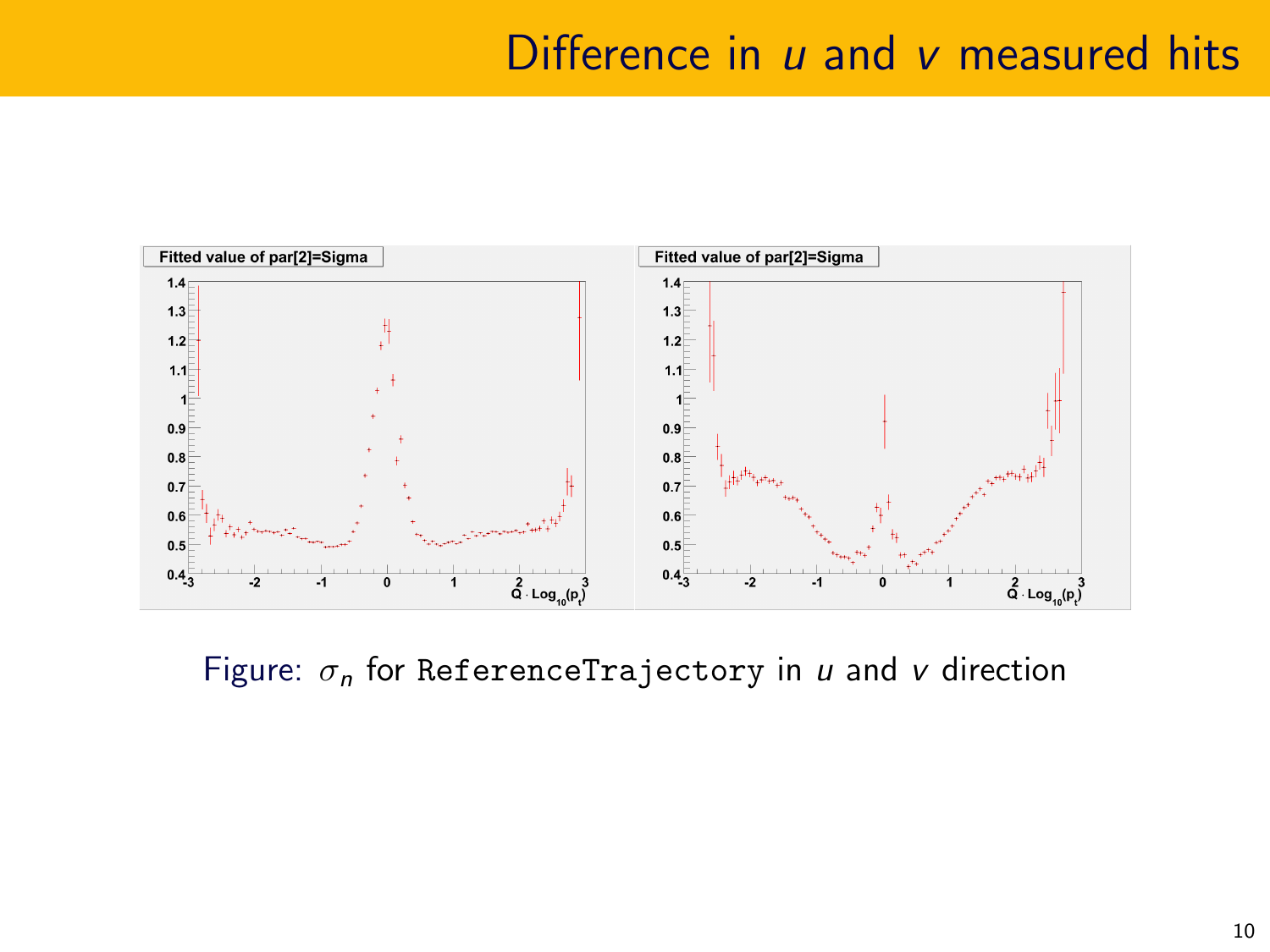# Fit instabilities in fitted slices



Figure: Fitted slice in bin at 10GeV for no material effects, energy loss, multiple scattering and with combinded material effects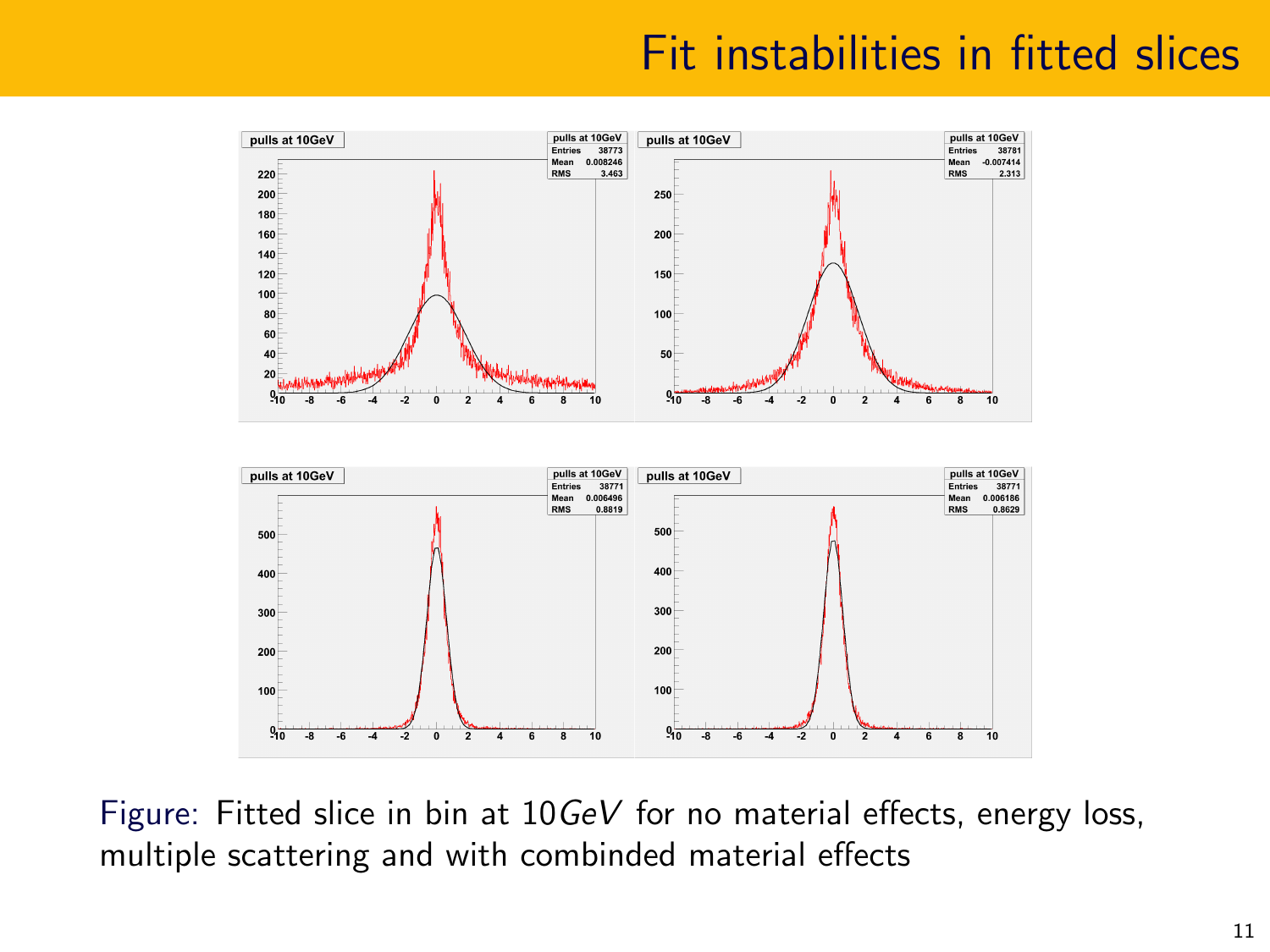## Material effects for DualTrajectory



Figure:  $\sigma_n$  for no material effects, energy loss, multiple scattering and with combined material effects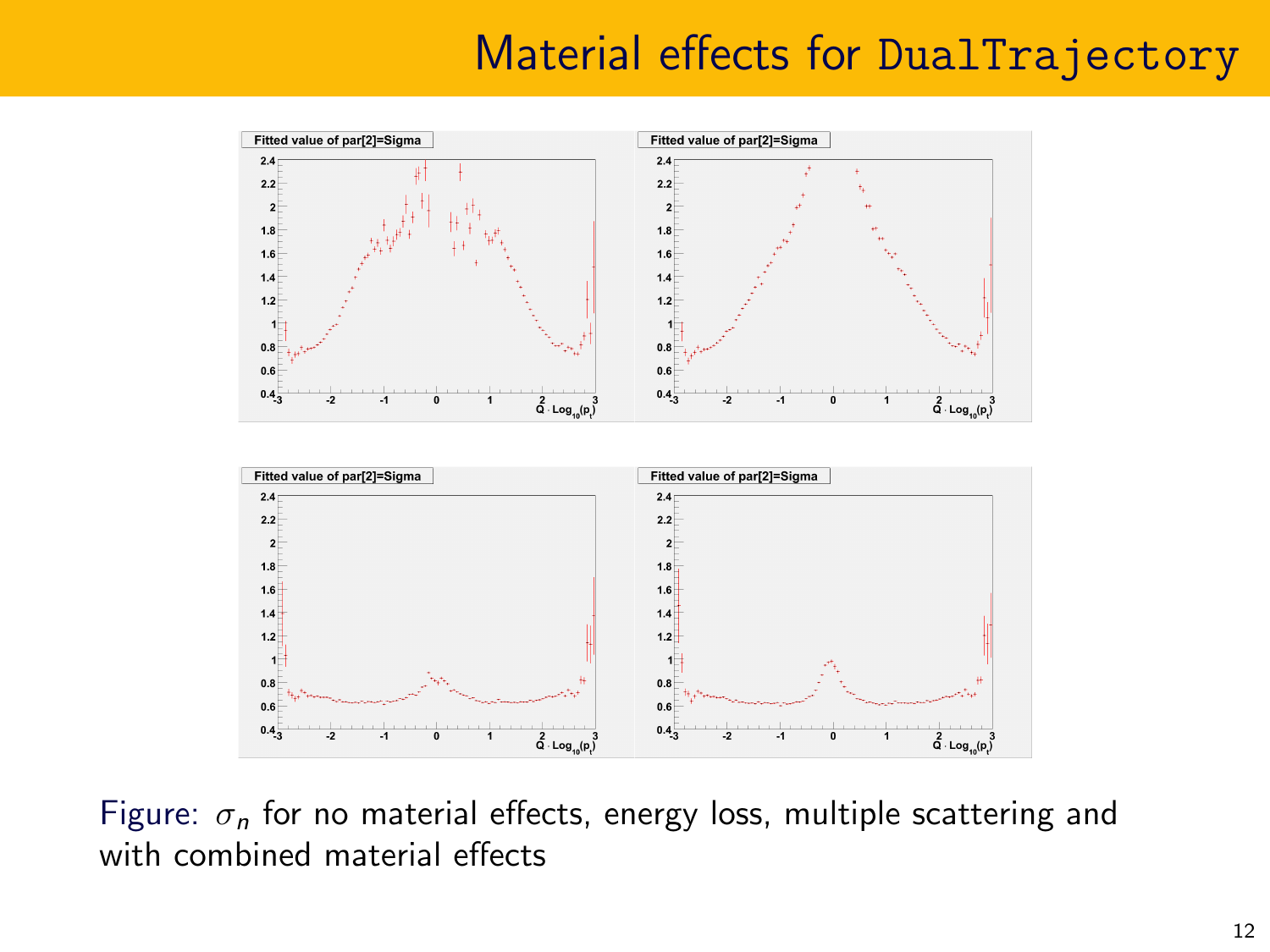# Material effects for ReferenceTrajectory



Figure:  $\sigma_n$  for no material effects, energy loss, multiple scattering and with combined material effects